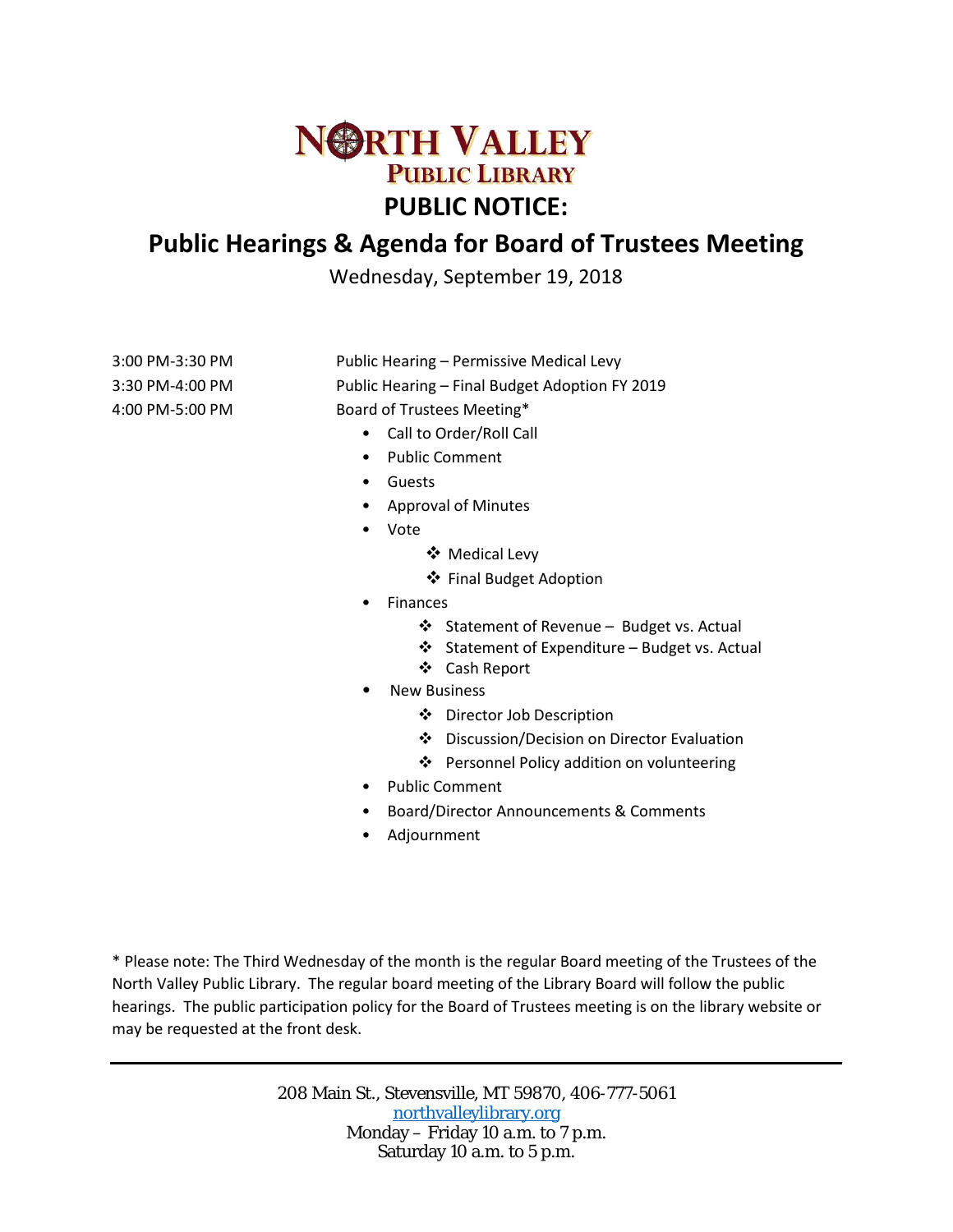# NOTICE OF PUBLIC HEARING FOR PERMISSIVE MEDICAL LEVY

North Valley Public Library District Board of Trustees will hold a public hearing on Wednesday, September 19, 2018 at 3 PM in the Library Community Room at 208 Main St., Stevensville. The purpose of this hearing it to take public comment and pass a Resolution regarding the proposed permissive medical levy for health care premium increases for Fiscal Year 2019.

If you have any questions, please feel free to call the Library Director Denise Ard at 777-5061.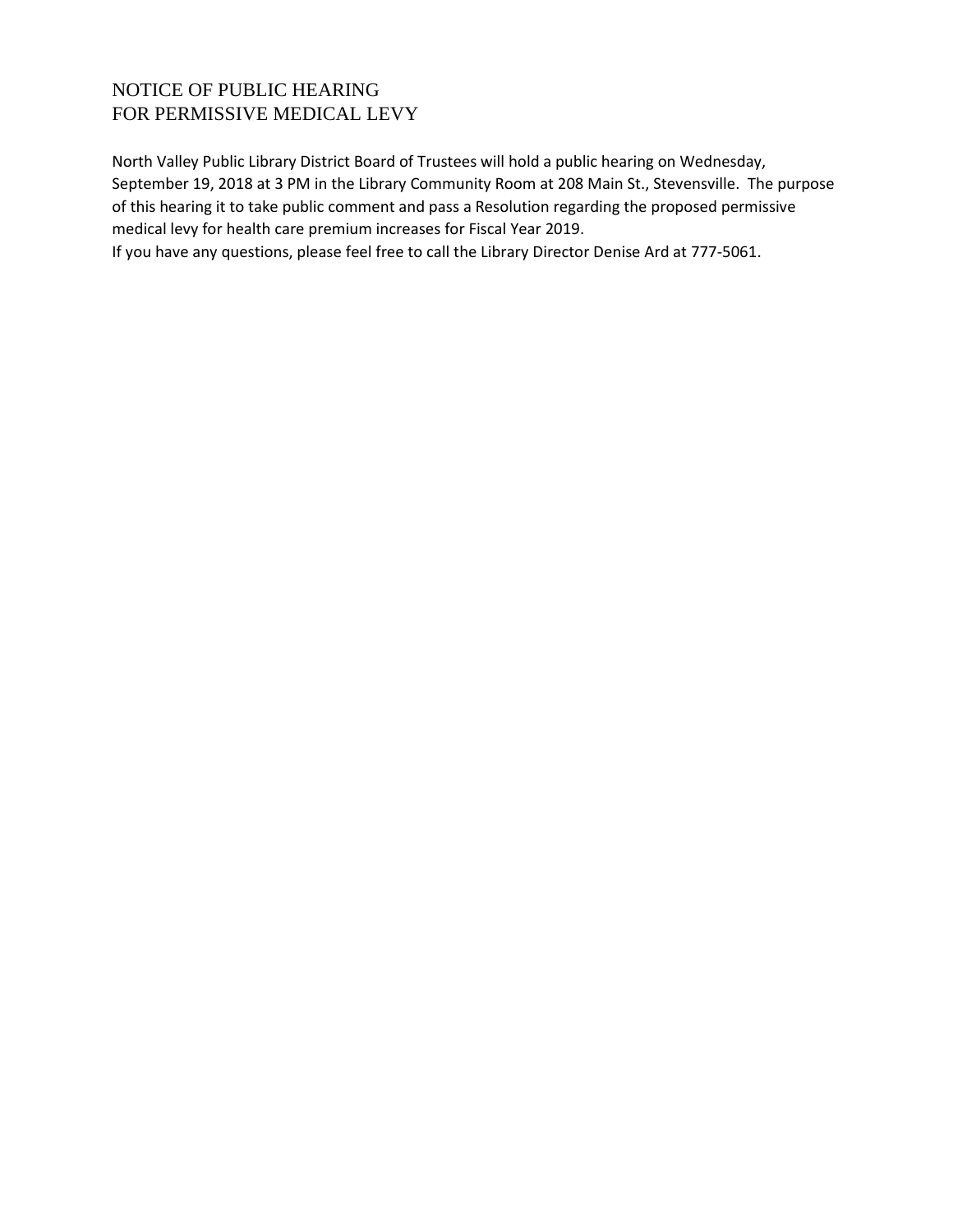# NOTICE OF PUBLIC HEARING BUDGET ADOPTION FY 2019

North Valley Public Library District Board of Trustees have completed the final budget for fiscal year July 1, 2018 - June 30, 2019. The Board will hold a public hearing on the final budget on Wednesday, September 19, 2018, at 3:30 PM at which time the Board will take comment, then adopt the final budget. Any taxpayer or resident of the Library District may appear for or against any part of the budget. This public hearing will be held in the Library Community Room at 208 Main St., Stevensville. If you have any questions, please feel free to call the Library Director Denise Ard at 777-5061.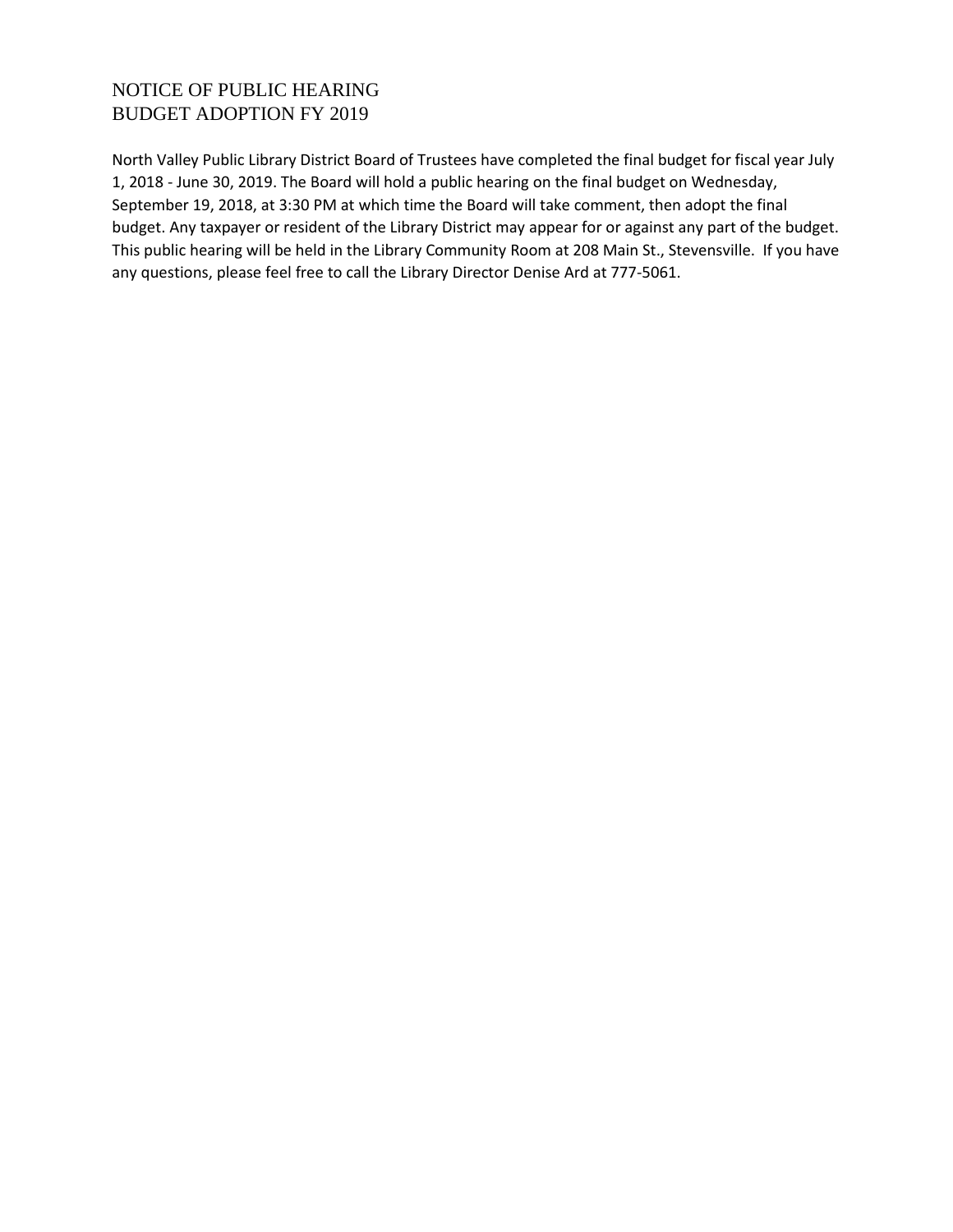North Valley Public Library Board of Trustees Minutes Wednesday, September 19, 2018, 3:00 p.m. North Valley Library Community Room

Victoria Howell, Board Chairman Kim Tiplady, Board Member Leon Theroux, Board Member Caitlin Dunn, Board Member Dianne Snediger, Board Member Denise Ard, Library Director

Two public hearings were schedule to hear public comments. The first on a permissive medial levy and second on the final budget resolution. No one from the public showed up to comment at either public hearing.

Victoria called the board meeting to order at 3:02 p.m. All members are present, there were no guests and no comments.

Approval of minutes: Leon motioned to approve the minutes of last month's meeting, Kim seconded. The motion passed unanimously.

Permissive Levy: Kim moved to adopt a permissive medical levy for health care premium increases of 0.1 mills (Resolution No. 2018-09-1). Dianne seconded the motion. The motion passed unanimously.

Final Budget Adoption: Victoria read Resolution No. 2018-09-2 to adopt the final FY 2019 budget. Caitlin moved to adopt the final budget. Kim seconded. It passed unanimously. Leon suggested that in future years that the board might consider budgeting more for continuing education and travel expense so the Director could attend conferences in other states to learn about new library ideas.

Financial Report: Denise entered budget numbers into Black Mountain accounting software so they appeared on the report. Caitlin moved to accept the financial reports, Leon seconded. Motion carried.

Director Job Description: As part of the review process, the Director's job description was reviewed. Denise presented some updates to the job description to the board. The updates reflect her responsibilities in more detail and with more accuracy. As per her employment offer, her hours are based on a 40 hour work week. She has flexibility within those 40 hours in order to cover all nuances of the job. Caitlin moved to approve the changes to the job description, Kim seconded. Motion carried unanimously.

Discussion of Director Evaluation: The board likes the official evaluation form devised last year but want to keep the process somewhat informal. Every board member will fill out the form and Victoria will compile them. Victoria proposed holding the evaluation as an executive session after the November meeting. Denise will also fill out the evaluation form before they meet and discuss it together.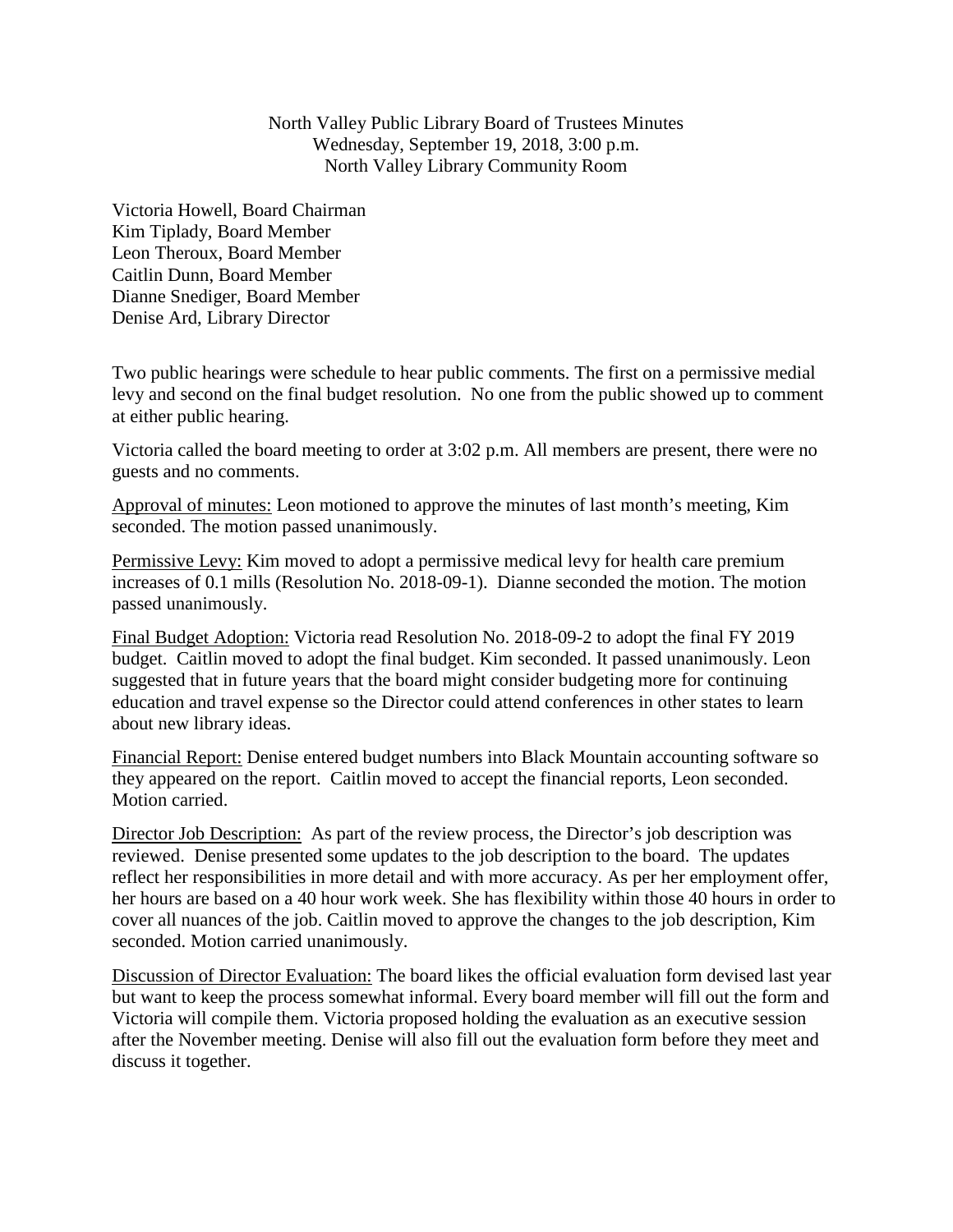Personnel Policy on volunteering: Denise contacted the MACo lawyers and sent a memo to the staff about employees of the library who wish to volunteer for the Friends or Foundation. She suggested that the Board add it to the Personnel Policy. Dianne moved to approve this addition to the policy, Kim seconded. The motion passed unanimously.

The policy now reads:

The Fair Labor Standards Act does not allow employees to volunteer for a public agency when it is the same type of work that they are employed to perform.

The Library Foundation/Friends is a  $501(c)(3)$  group, not a public agency. Employees are free to volunteer for Friends of the Library or the Library Foundation but it must be on their personal time. The library does not encourage or discourage volunteering for the North Valley Public Library related organization.

Ongoing and Unfinished Business: Regarding the community listening session for strategic planning, Donna requests the list of responses from everyone by Sept. 27. People are very positive in their responses. More people say they will attend the evening session rather than the morning session.

There will be a ribbon cutting for the new Native American mural painted by artist Ken Daly on November 2 at 5 pm. Board members that are available are encouraged to attend.

Leon thanked Caitlin for conducting the meeting last month. There will be no board meeting in October. Kim moved to adjourn the meeting, Dianne seconded. Victoria adjourned at 4:14 p.m.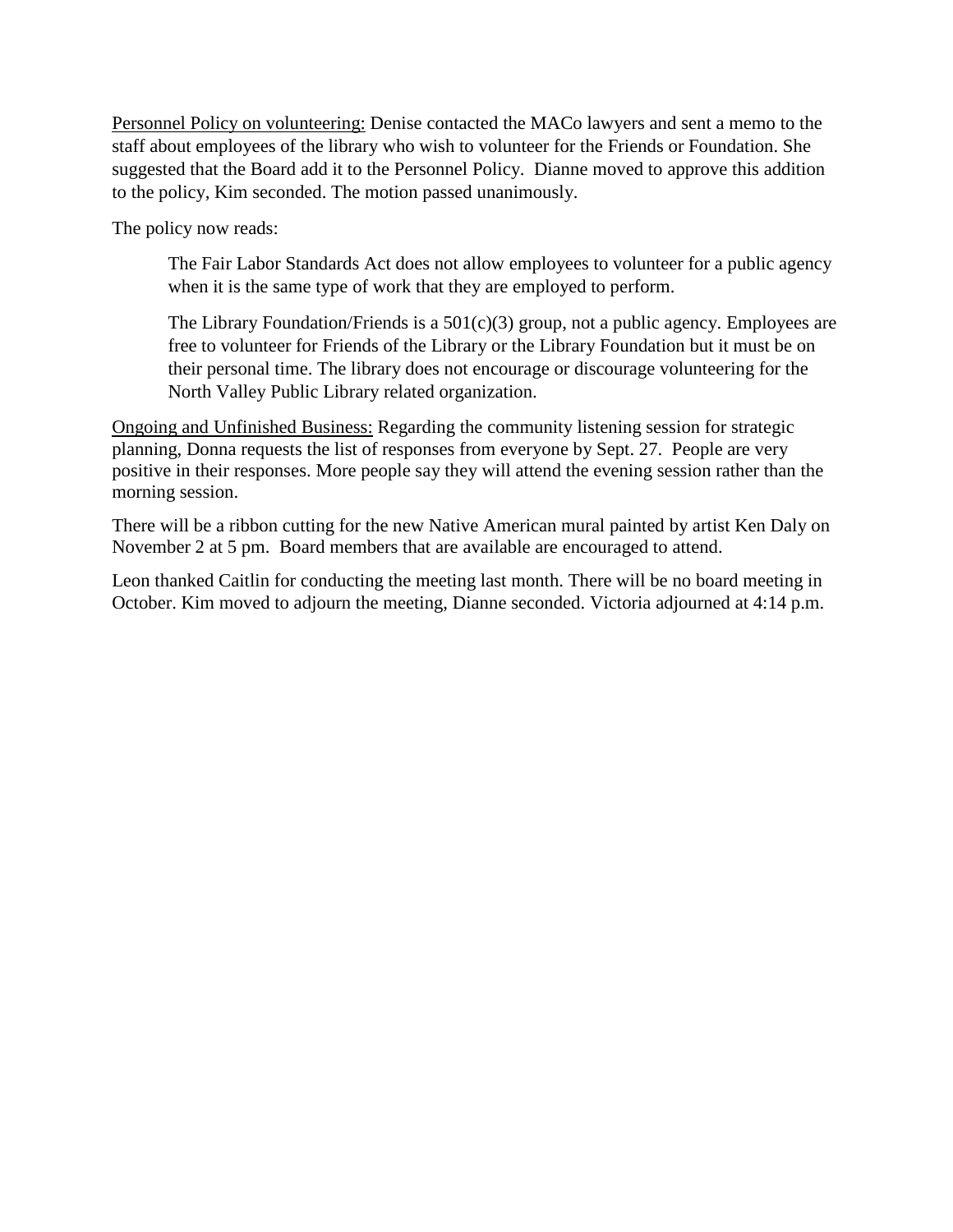

## **North Valley Public Library Resolution No. 2018-09-1**

#### PERMISSIVE MEDICAL LEVY FY 2019

Whereas, the North Valley Public Library Board of Trustees met in a public hearing on September 19, 2018, on the proposed Permissive Medical Levy for health care premium increases for Fiscal Year 2019 as required by MCA 2-9-212;

Now Be It Therefore Resolved, in accordance with the MCA 2-9-212, the Board of the North Valley Library District, Ravalli County, Montana approves and adopts a permissive medical levy for health care premium increases of 0.1 mills.

Adopted this 19th day of September, 2018 NORTH VALLEY PUBLIC LIBRARY

**BOARD OF TRUSTEES** By:

Chairman

**ATTEST** Bv: Secretary